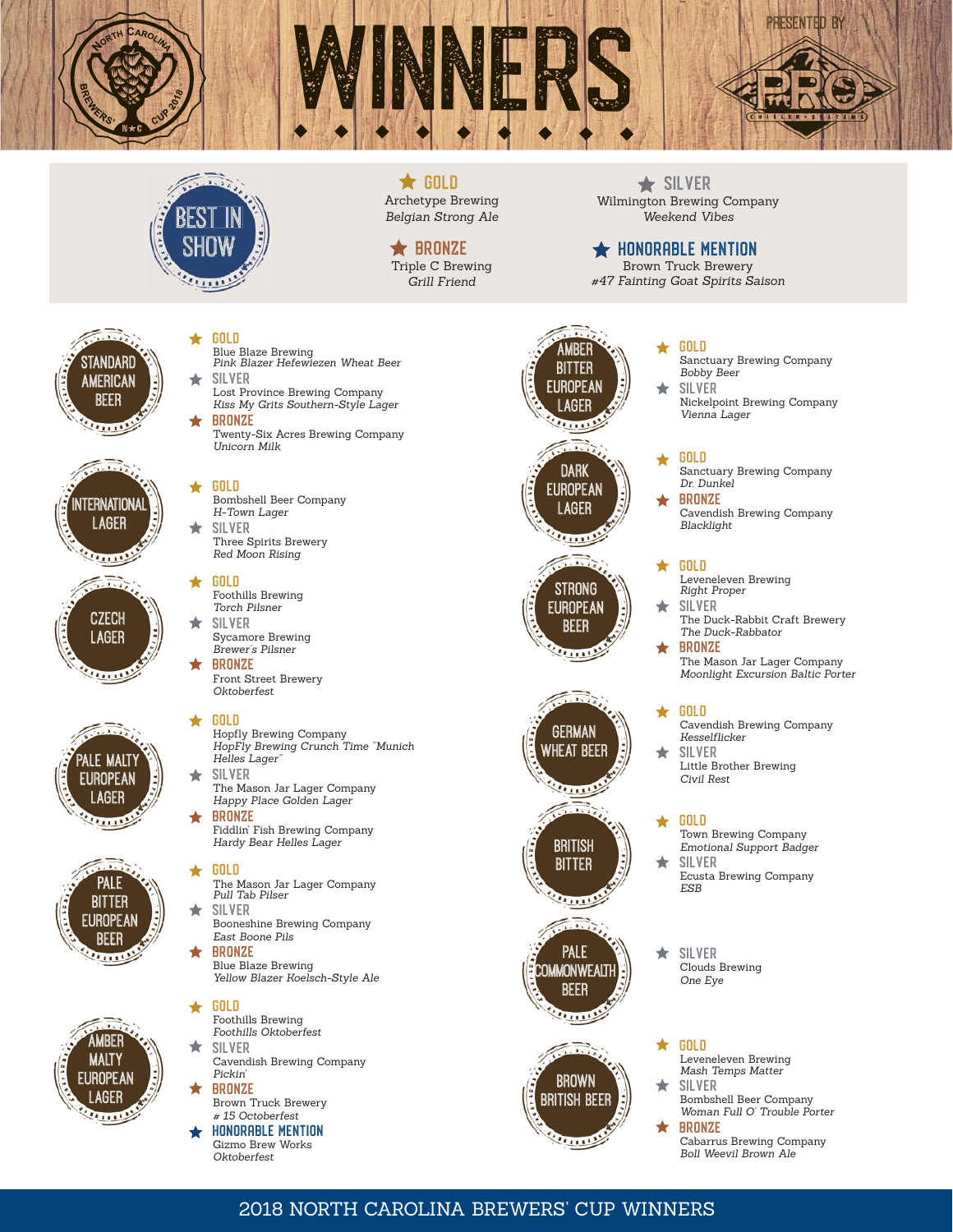













## Gold ◆ Brown Truck Brewery *#7 Scotch Ale*

- ۰ **SILVER** Southern Pines Brewing Company
	- *Malty By Nature Scottish Export Ale* Bronze

French Broad River Brewery *Wee-Heavier Scottish Ale*

## **GOLD** ★

- Wise Man Brewing *Outraged Daughters* **SILVER**
- Pitt Street Brewing Company *Dapple Dog Dry Stout*
- Bronze Bombshell Beer Company *Lady In Red Amber Ale*
- honorable mention Koi Pond Brewing Company

*Rising Moon Irish Stout*

### ★ Gold

- Leveneleven Brewing *Right Proper*
- ◆ Silver Cabarrus Brewing Company *Mule Spinner Stout*
- Bronze Lost Province Brewing Company *Fat Bastard Oatmeal Stout*
- honorable mention Divine Barrel Brewing *Silk Sheets*

## $\bigstar$ Gold

- Andrews Brewing Company *Scarlet Overkill*
- ۰ Silver Ponysaurus Brewing Company *Scottish Ale* Bronze
- Front Street Brewery *Dram Tree Scottish Ale*

## ╈ Gold

- Crystal Coast Brewing Company *Hazy Coast IPA* ★ Silver
	- Crystal Coast Brewing Company *Crystal Coast IPA*
- **BRONZE**

Wilmington Brewing Company *Moon Dance Blonde Ale*

## ★ Gold

- Top of the Hill Restaurant and Brewery *Bees Get Degrees*
- Silver ★ Bull City Burger and Brewery *Durhamer Ale*
- Bronze Cabarrus Brewing Company *Red Hill Amber*
- ◆ **GOLD** Foothills Brewing *Sexual Chocolate* Silver ◆
	- Foothills Brewing *People's Porter*
- Bronze Shortway Brewing Company *The Newporter*















#### $\bigstar$ Gold

- Wilmington Brewing Company *Weekend Vibes*
- **SILVER** ۰ Triple C Brewing *3C IPA*

## Bronze Hopfly Brewing Company *HopFly Brewing Beach Beer Session NEIPA*

## Gold ◆

- Wise Man Brewing *Body Electric*
- **SILVER** Brüeprint Brewing Company *Double Dribbrüe*
- **BRONZE** Sanctuary Brewing Company *Haziversary IPA*

# $\star$  Gold

- Cavendish Brewing Company *Disordinary*
- Silver Sidetracked Brewery *Godsend*
- **BRONZE** Birdsong Brewing Company *Be Easy Berliner Weisse*
- honorable mention Cavendish Brewing Company *Warren Peace*

## ÷ Gold

- Wise Man Brewing *Something Wonderful* Silver
- Brown Truck Brewery *#19 Belgian Witbier*
- Bronze New River Brewing *Farmhouse*

## Gold

- Blue Mountain Pizza & Brew Pub *Daydream Blonde*
- Silver Wise Man Brewing *Thousand Chords*
- Bronze Wise Man Brewing *Sleeping Lion*
- honorable mention Mystery Brewing Company *Evangeline*

### Gold  $\bigstar$

- Archetype Brewing *Belgian Strong Ale*
- **SILVER** ٠ Pilot Brewing Company *Pilot Trappist-style single Belgian-Style Ale*
	- Bronze Aviator Brewing Company *Devils Tramping Ground Tripel*
- honorable mention Tarboro Brewing Company *Downtown Abbaye Belgian-style Dubbel*

## ★ **GOLD**

- Cavendish Brewing Company *Steam Whistle Dampfbier* ★ Silver
- Pilot Brewing Company *Pilot Grodziskie Ale*

# **BRONZE**

Divine Barrel Brewing *The Big Lubelski*